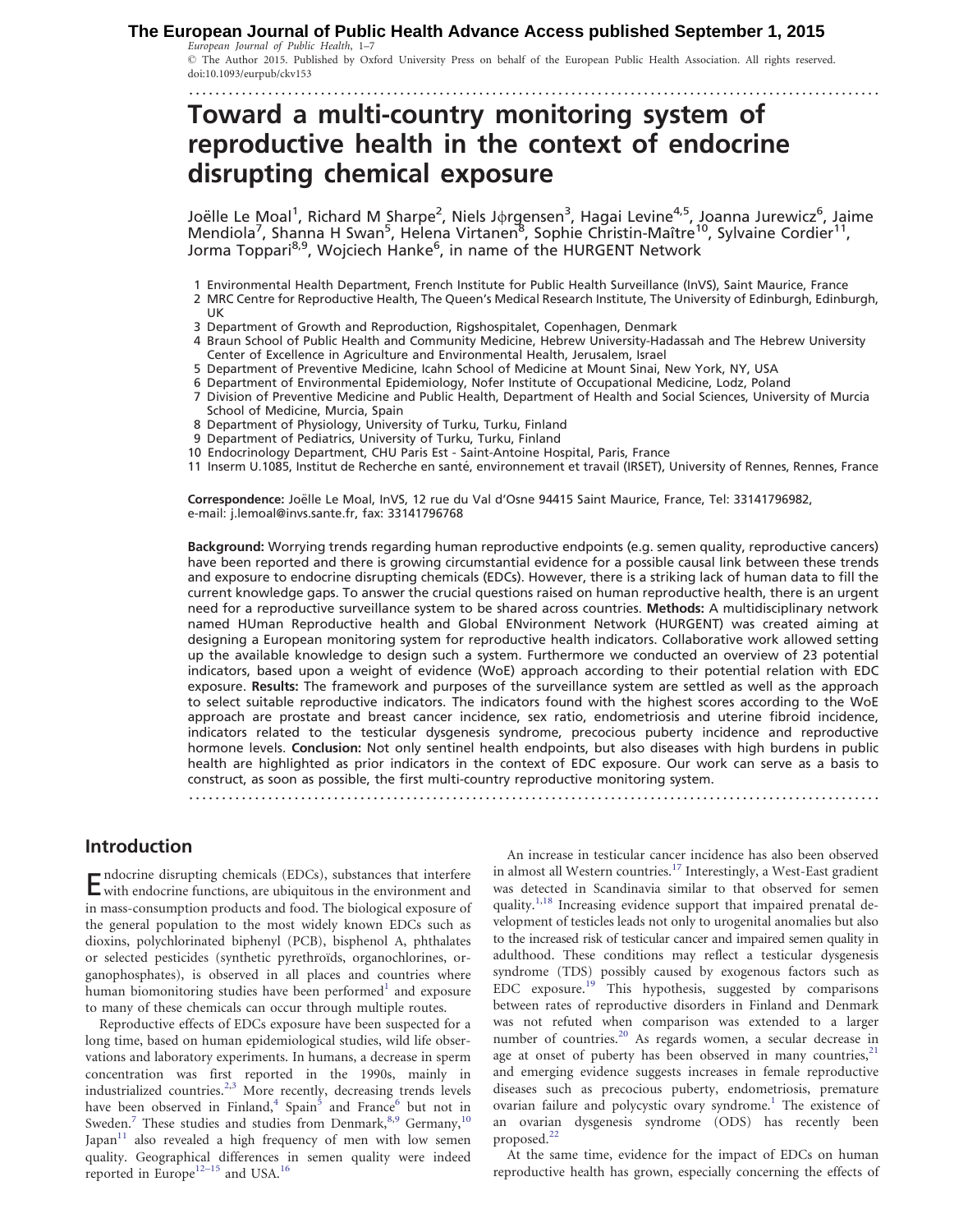developmental exposures.<sup>[1](#page-5-0)</sup> Other data suggest the potential for transgenerational transmission of effects.<sup>[23](#page-6-0)</sup>

These numerous and often consistent results suggest a significant impairment of human reproductive health overflowing fertility outcomes, that could, at least in part, be caused by EDC exposure.

### **Methods**

In 5–6 December 2013, the French Institute for Public Health Surveillance (InVS) organized a European workshop to initiate exchanges within countries for monitoring reproductive disorders in a way that could allow shared temporal and spatial analyses in the context of EDC exposure. United Kingdom, Spain, Hungary, Netherlands, Poland and France, as well as representatives from the World Health Organization (WHO) and the European Commission were involved. A new scientific network, named HURGENT, meaning Human Reproductive health and General Environment NeTwork, was founded, aiming at designing a multicountry monitoring system for reproductive health indicators. Experts from three additional countries (USA, Israel, and Finland) joined the network later. Collaborating work during the workshop and follow-up call meetings and networking allowed setting a consensual framework and a strategy to select indicators.

Furthermore, we conducted an overview of potential indicators, with their potential link to EDC exposure. The list comprises the main indicators that have already been used in epidemiological studies. The annex 1 of the recent report published by the European Commission for regulatory  $\dim s^{24}$  $\dim s^{24}$  $\dim s^{24}$  was used to score the weight of evidence (WoE) for linking the indicator or its variations to an endocrine mode of action from a mechanistic point of view, therefore focusing on the biological plausibility. In this report, for each health outcome, eight criteria have been reviewed. They were developed in 2002 through the International Program on Chemichal Safety (IPCS) for attribution of effects to endocrine disruption.<sup>[25](#page-6-0)</sup> For example, the ability to isolate the response to endocrine sensitive tissues in an intact whole organism and the availability of dose– response observations are among criteria. For each indicator, we constructed an aggregated score, depending on whether each criterion was totally, mostly, partially or not met (results = 1.00,0.50,0.25,0.00). We added the 8 results, the aggregated score ranging from 0 to 8. The WHO-UNEP report was used to estimate the WoE for the causal relationship with EDC exposure. It reflects a wider approach that used all available evidence obtained with biological, experimental, wildlife and epidemiological data, but only qualitative appraisals of the WoE (e.g. sufficient, likely, possible) were available at the end of each chapter. Eventually a combination of the two approaches of WoE allowed highlighting the most relevant indicators. For the few indicators that were not documented in these reports, a reference search selected the more recent reviews or articles which were relevant for their suspected link with EDCs, when available. The potential indicators are classified by gender under three headings: male, female and both genders; the latter section includes indicators that, theoretically, can be measured in both males and females, even if up to now data are more numerous for one gender.

Discussion on indicators is based on presentations and debates that occurred mainly during the workshop.

## Results

#### Framework to monitor reproductive health

### What is reproductive health?

According to the WHO, reproductive health addresses the repro-ductive processes, functions and system at all stages of life.<sup>[26](#page-6-0)</sup> Therefore a framework to monitor reproductive health is not limited to fertility/fecundity outcomes (e.g. birth rate), which

depends strongly on socio-economic issues, lifestyle and individual choices. Instead, it embraces reproductive organ attributes and pathologies such as cancers (e.g. testicular, breast or prostate cancer), as well as biological characteristics (e.g. level of reproductive hormones), developmental reproductive endpoints and intergenerational reproductive effects.

#### Purposes of a reproductive health monitoring system

Considering all uncertainties and potential threats about the evolution of reproductive health, the purposes of a human reproductive monitoring system at an international level would be:

- to quantify and compare reproductive health indicators within and among each participating country;
- $\bullet$  to compare the actual observations of temporal trends with the hypothesis of reproductive health impairment at a wide scale;
- $\bullet$  if observed temporal trends are consistent with the previous hypothesis, to appraise their scope and quantify them according to several characteristics, including the identification of susceptible populations;
- $\bullet$  to provide data in support of, or against, existing causal hypotheses, e.g. role of EDC exposure, and/or to generate new hypotheses;
- $\bullet$  to help estimating the health impacts and costs of EDC exposures and identifying corrective measures;
- $\bullet$  to help anticipating and managing the ensued public health problems;
- to assess the impact of public health interventions in the future.

#### Strategy to select indicators

Monitoring reproductive health requires the selection of suitable epidemiological indicators that are simple or aggregated variables which then enable the estimation of temporal and geographical trends at the population level. Harmonized data would allow comparative analysis of indicators across various regions and countries and pooled analyses would provide more robust results. This strategy is in line with previous European programs such as REPROSTAT<sup>[27](#page-6-0)</sup> or ECHIM,<sup>[28](#page-6-0)</sup> which developed reproductive indicators for other purposes, especially in the area of sexual health or infectious diseases.

#### Criteria/methods to select suitable indicators

Reproductive health indicators need to be relevant with regard to the purposes outlined below, with particular attention to their sensitivity to environmental exposures such as EDCs. They also have to be feasible: they must be measurable, standardized, valid and unchanged in time, to allow durable monitoring and comparisons. The indicators may be either already available in existing databases, newly built using existing sources/networks or newly collected in a cost efficient way.

A wide range of indicators were considered initially to avoid missing a potential useful endpoint. Relevancy was first addressed, in order to select among the relevant indicators those that had optimal feasibility. To address the question of global impairment of reproductive health, indicators that are biologically meaningful regarding such an overall idea are needed. The concept of TDS fits with this idea, as does the concept that mirrors TDS in females, namely ODS. More generally, indicators fitting the concept of the developmental origin of health and diseases  $(DOHaD)<sup>29</sup>$  $(DOHaD)<sup>29</sup>$  $(DOHaD)<sup>29</sup>$  could be particularly relevant, with possible windows of exposure in fetal, perinatal, pubertal or adult reproductive periods. If indicators of adverse changes in reproductive function/organs fit with a developmental hypothesis, this could be accumulative and result in a durable global impairment, provided that causal factors are still at work.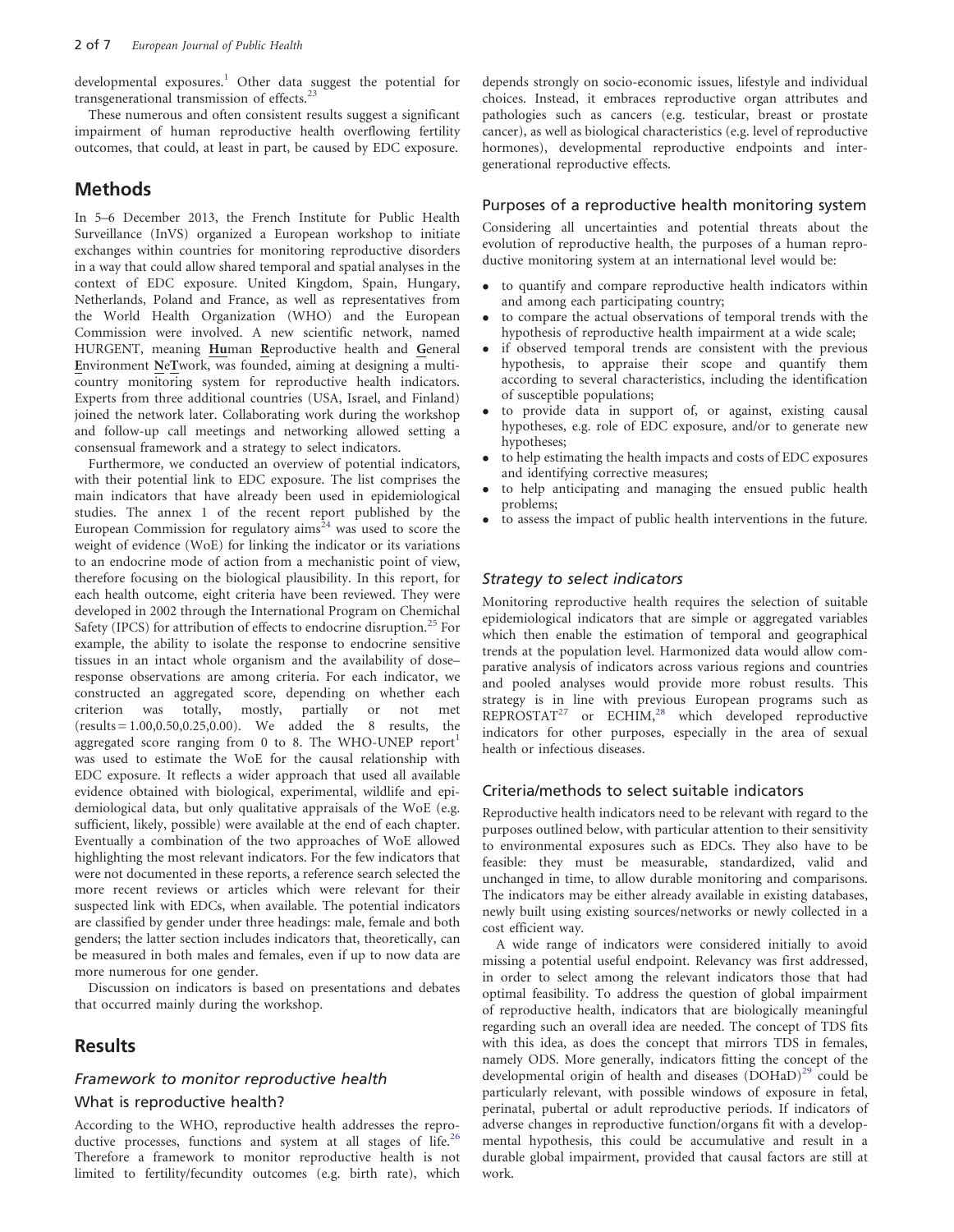There are convincing experimental data in animals linking reproductive indicators with endocrine disruption and EDC exposure, but this issue is still debated in humans, for whom there is only associ-ation evidence.<sup>[1](#page-5-0)</sup> Effects seen in animal studies may not be easily extrapolated to humans because of species differences and, as direct experiments in humans are impossible, there are inherent difficulties in proving causal relationships between human exposures and adverse reproductive health outcomes.

Nevertheless it is possible to use a WoE approach to identify, among a wide range of candidate indicators, those which are worth tracking while the causal evidence for human effects of EDCs exposure are sought for.

However other factors, such as changes in diet and lifestyle<sup>[30](#page-6-0)</sup> or  $occupational$  exposures, $31$  increases in the incidence of medical conditions that may influence reproductive health, such as obesity or diabetes (both also possibly linked to EDC exposure and reproductive outcomes), could contribute to the observed increase in reproductive disorders. It is therefore pertinent to take them into account in future analyses.

Also, the possible impairment of reproductive health is a public health concern because it impacts fecundity and hence may imply future changes in demography, socioeconomic consequences and growing needs for reproductive treatments. Moreover, there is growing evidence that changes in reproductive health may cause, or predispose to, other adverse health changes. Two recent studies showed a striking relationship between semen quality and mortality. $32,33$  Finally, the health of the next generation could be affected if there are effects on the gametes. Hence the capacity of selected indicators of reproductive impairment (e.g. semen quality) to forecast public health consequences in the long range could be a valuable criterion.

Another aspect about relevancy is if valid indicators, collected through monitoring studies, could be used to launch etiological human studies later. Therefore it would be interesting to consider indicators best suited for both etiological studies and human health monitoring.

In summary, the relevancy criteria selected as reproductive health indicators should include those that link with the general environment, comprising EDC exposure, and also public health and research issues.

## Overview of potential indicators

The overview of potential indicators, with their potential link to EDC exposure is proposed in [Table 1](#page-3-0).

As regards the WoE for an endocrine mechanism of action and a causal link with EDC exposure, the indicators found with the highest cumulative scores were prostate and breast cancer incidences, sex ratio, endometriosis and uterine fibroid incidence, indicators related to TDS, precocious puberty incidence and hormone levels.

### **Discussion**

#### Male indicators

Prostate cancer incidence displays the highest cumulated score as regards the WoE. It has been linked to EDC exposure especially through pesticide use.<sup>[1](#page-5-0)</sup> Monitoring trends of cancers is possible in several countries at a national level thanks to cancer registries when they cover the whole territory. Otherwise, analyzing spatial trends is not possible and alternative methods are needed.

The indicators of TDS, including anogenital distance (AGD), also display high WoE scores. As regards semen quality, the need to monitor this indicator has been recognized for some time, in the general population or in a sample unselected by fertility.<sup>[6,](#page-5-0)[35](#page-6-0)</sup> In any method, it needs to be studied in the same population over time. Sperm concentration is probably the most reliable endpoint for epidemiological analysis because it has been measured for a long time and mostly in the same way. Furthermore, assessment of semen volume is very easy and, if standardized methods are used, reliable assessment of total sperm counts (i.e. semen volume x sperm concentration) can also be provided.

Testis cancer (specifically, testicular germ cell tumors) displays a lower score because there is no satisfying animal model for this cancer, which seems quite human specific. It is appropriate to study epidemiologically because it affects young men, with unmistakable clinical features and the cancer registry data are highly reliable, as well as hospital data because it is systematically treated by surgery. Comparatively, urogenital congenital anomalies, cryptorchidism (undescended testis) and hypospadias (urethral malformation) seem less easy to monitor because of differences and evolutions in medical practices. Their prevalence can be approached using hospital data<sup>[36](#page-6-0)</sup> or prospective cohort studies. Cryptorchidism is not recorded in birth defects registers, but in most cases hypospadias is, and the European Surveillance of Congenital Anomalies (EUROCAT) has a special focus on it.

#### Female indicators

Breast cancer incidence displays the highest cumulated score in this part. Indeed, according to the WHO-UNEP report, there is sufficient evidence linking breast cancer with dioxins, furans, and PCBs exposure. The cumulated score is also high for endometriosis and uterine fibroids incidence. Endometriosis is very difficult to define but, in the future, a non-invasive marker could be developed. Uterine fibroids and polycystic ovarian syndrome (PCOS) are also not well defined, although a consensus for PCOS is available now, but was not in earlier years. Age of menopause could be interesting to measure in the general population, since menopause is regarded as representing the duration of female reproductive health. To use age of menopause as a reliable indicator for the future, data on past individual treatments would need to be collected in order to exclude the women who are hormonally treated before the menopause. Premature ovarian failure (POF) would be a more measurable indicator since diagnosis is standardized.<sup>[37](#page-6-0)</sup> According to WHO estimates, more than 1% of women exhibit ovarian failure earlier than the age of 40 years. $3$ 

### Common male and female indicators Anogenital distance (AGD)

Most concern about adverse effects of endocrine disruption is centered on effects in fetal life within a specific time-window. A key example is masculinization of the male fetus by androgens, which essentially involves modifying the 'set-up programme', which is to become a female. Experimental studies in rats have established that this occurs within a short time-period termed 'The Masculinisation Programming Window' (MPW). Any deficiency in androgen levels/action within the MPW results in smaller adult reproductive organ size (testes, penis, prostate, seminal vesicles) and increased risk of reproductive abnormalities (cryptorchidism, hypospadias, poor sperm production/subfertility), whereas reduced androgen exposure in the fetal period after the MPW has no dis-cernible long-term effect on these anomalies.<sup>[39](#page-6-0)</sup> In humans, the MPW is estimated to be within 8-14 weeks' gestation,<sup>[39](#page-6-0)</sup> but proof of its existence and importance cannot be evaluated directly. But it was demonstrated in rat studies that AGD, which is normally 50–100% longer in males than in females, is also programmed by androgen action in the MPW, and is thought to provide a life-long read-out of the level of androgen exposure level specifically during the MPW.<sup>[40](#page-6-0)</sup> Thus, measurement of AGD in an adult male may provide a means of 'looking back in time' and discerning the level of androgen exposure during the MPW for that individual.<sup>[34](#page-6-0)</sup>

In humans, the same sex difference in AGD length between normal males and females (50–100% longer in males) is found as in rats.[34](#page-6-0) Moreover, penis length is positively correlated with AGD in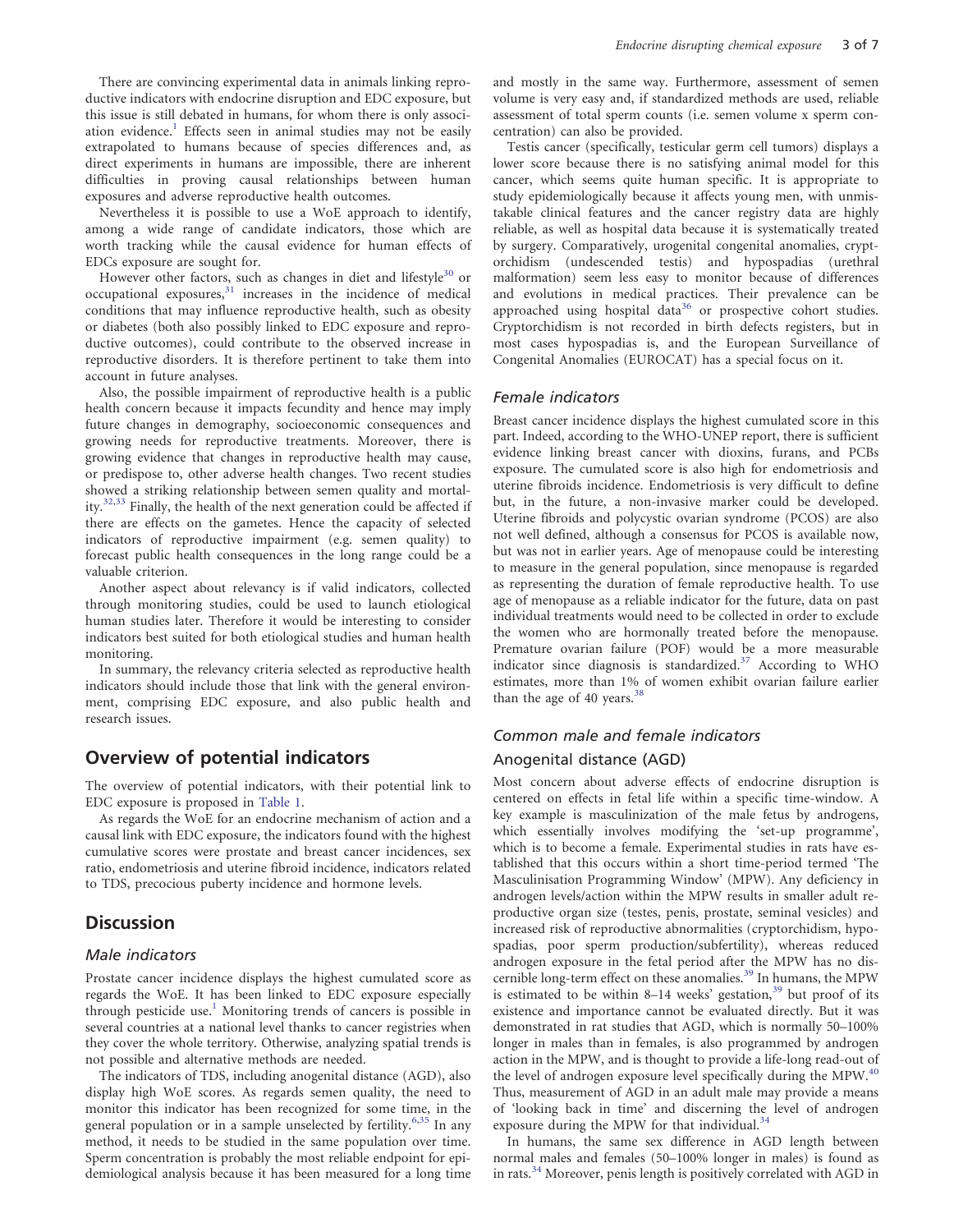<span id="page-3-0"></span>

| Table 1 Overview of potential indicators                                 |                                                                   |            |                                                                                                                                                                 |                                                                                              |                                                                         |                                             |                                                                              |
|--------------------------------------------------------------------------|-------------------------------------------------------------------|------------|-----------------------------------------------------------------------------------------------------------------------------------------------------------------|----------------------------------------------------------------------------------------------|-------------------------------------------------------------------------|---------------------------------------------|------------------------------------------------------------------------------|
| Indicators                                                               | Measurement                                                       | Population | attributing effects/variations<br>to an endocrine disruption<br>rank=8) (1) (Kortenkamp<br>idence for<br>mode of action (total<br>Weight of evi<br>et al. 2012) | EDCs exposure (Bergman<br>the causal relation with<br>Weight of evidence for<br>et al. 2012) | Kortenkamp et al. 2012)<br>Main suspected EDCs<br>(Bergman et al. 2012; | Main data to be<br>controlled               | Potential sources                                                            |
| Male only                                                                |                                                                   |            |                                                                                                                                                                 |                                                                                              |                                                                         |                                             |                                                                              |
| Semen quality:<br>Concentration<br>Morphology<br>Total count<br>Motility | % normal sperm<br>% motile sperm<br>Million spz/ml<br>Million spz | Adults     | e health)<br>male<br>6.5 (Declining<br>reproductiv                                                                                                              | Possible (TDS)                                                                               | Pesticides, fungicides,<br>PBDE and phthalates                          | Measurement methods<br>Age Abstinence delay | Health examination surveys<br>Nationwide ART data bases<br>Donor data bases  |
| Cryptorchidism                                                           | Prevalence                                                        | Children   | e health)<br>male<br>6.5 (Declining<br>reproductiv                                                                                                              | Possible (TDS)                                                                               | PBDE, phthalates, DES<br>Pesticides, fungicides,                        | Shift in medical practices,<br>coding       | Prospective cohort studies<br>Hospital data                                  |
| Hypospadias                                                              | Prevalence                                                        | Children   | reproductive health)<br>  male<br>6.5 (Declining                                                                                                                | Possible (TDS)                                                                               | PBDE and phthalates, DES<br>Pesticides, fungicides,                     | Shift in medical practices,<br>coding       | Prospective cohort studies<br><b>Birth defect Registers</b><br>Hospital data |
| Testis cancer                                                            | Incidence                                                         | Adults     | 2.25                                                                                                                                                            | animal data lacking)<br>Possible (TDS) (but                                                  | Pesticides, fungicides, PBDE<br>and phthalates                          | Age                                         | Cancer registers<br>Hospital data                                            |
| Prostate cancer                                                          | Incidence                                                         | Adults     | $\overline{\phantom{a}}$                                                                                                                                        | Sufficient                                                                                   | exposure), Arsenic, PCBs<br>Pesticides (occupational                    | Age                                         | Hospital/Insurance data<br>Cancer registers                                  |
| Female only                                                              |                                                                   |            |                                                                                                                                                                 |                                                                                              |                                                                         |                                             |                                                                              |
| Endometriosis                                                            | Incidence                                                         | Adults     | 6.5                                                                                                                                                             | Likely                                                                                       | PCBs, phthalates, dioxins                                               | To be explored                              | Hospital/insurance data to<br>be explored                                    |
| Uterine fibroids                                                         | Incidence                                                         | Adults     | 6.25                                                                                                                                                            | Likely                                                                                       | PCBs, phthalates, dioxins                                               | To be explored                              | Hospital/insurance data to<br>be explored                                    |
| syndrome (PCOS)<br>Polycystic ovarian                                    | Incidence                                                         | Adults     | 4.75                                                                                                                                                            | Plausible but insufficient                                                                   | BPA                                                                     | To be explored                              | Hospital/insurance data to<br>be explored                                    |
| Premature ovarian<br>failure (POF)                                       | Incidence                                                         | Adults<40  | $\stackrel{\triangle}{\geq}$                                                                                                                                    | ₹                                                                                            | 2-Bromopromane (occupa-<br>tional exposure) (42)                        | To be explored                              | Hospital/insurance data to<br>be explored                                    |
| Breast cancer                                                            | Incidence                                                         | Adults     | 6.25                                                                                                                                                            | Sufficient                                                                                   | Dioxins and furans, PCBs,<br>organic solvants                           | Age, surveillance biases                    | Hospital/insurancedata<br>Cancer registers                                   |
| Ovarian cancer                                                           | Incidence                                                         | Adults     | $\lessgtr$                                                                                                                                                      | Limited evidence                                                                             | Triazine pesticides                                                     | Age                                         | Hospital/insurance data<br>Cancer registers                                  |
| Endometrial cancer                                                       | Incidence                                                         | Adults     | $\stackrel{\triangleleft}{\geq}$                                                                                                                                | Limited evidence                                                                             | Taa                                                                     | Age                                         | Hospital/insurance data<br>Cancer registers                                  |
| Age at menopause                                                         | Mean age                                                          | Adults     | ∕k<br>M                                                                                                                                                         | Insufficient                                                                                 | DDE, dioxin, pesticides                                                 | Treatments                                  | Health interview surveys                                                     |
| Preterm birth                                                            | Incidence                                                         | Newborn    | 7 (adverse pregnancy<br>outcomes)                                                                                                                               | Limited evidence                                                                             | organophosphate<br>Organochlorine and<br>pesticides, metals             | Medical condition                           | Perinatal data bases/medical<br>birth registers                              |
|                                                                          |                                                                   |            |                                                                                                                                                                 |                                                                                              |                                                                         |                                             | (continued)                                                                  |

Table 1 Overview of potential indicators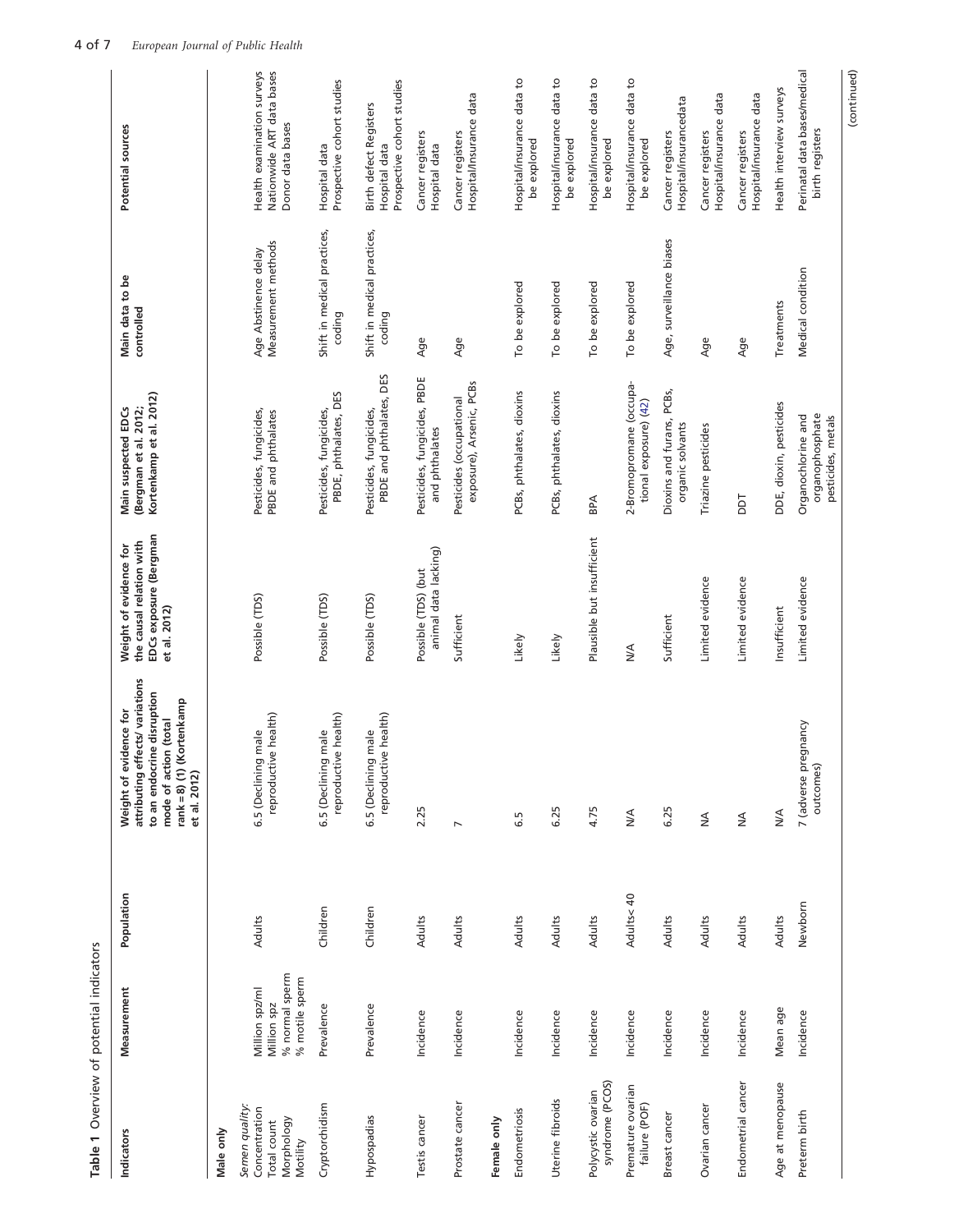Table 1 Continued Table 1 Continued

| Indicators                                                                          | Measurement                                | Population                                                                               | attributing effects/ variations<br>to an endocrine disruption<br>rank = 8) (1) (Kortenkamp<br>Weight of evidence for<br>mode of action (total<br>et al. 2012) | EDCs exposure (Bergman<br>the causal relation with<br>Weight of evidence for<br>et al. 2012) | Kortenkamp et al. 2012)<br>Main suspected EDCs<br>(Bergman et al. 2012;                                                | Main data to be<br>controlled                                             | Potential sources                                                     |
|-------------------------------------------------------------------------------------|--------------------------------------------|------------------------------------------------------------------------------------------|---------------------------------------------------------------------------------------------------------------------------------------------------------------|----------------------------------------------------------------------------------------------|------------------------------------------------------------------------------------------------------------------------|---------------------------------------------------------------------------|-----------------------------------------------------------------------|
| Common male and female                                                              |                                            |                                                                                          |                                                                                                                                                               |                                                                                              |                                                                                                                        |                                                                           |                                                                       |
| hormone (AMH)<br>Hormone levels:<br>Anti-Müllerian<br>Inhibin B<br>Testosterone,    | Serum or urine<br>levels                   | Children<br>Adults                                                                       | ${}^{\circ}$<br>Theoretically<br>≸                                                                                                                            | ₹                                                                                            | $\frac{4}{2}$                                                                                                          | Measurement methods,<br>cofounders, health,<br>sex dependent<br>nutrition | Biomonitoring studies                                                 |
| distance (AGD)<br>Anogenital                                                        | Clinic in mm                               | Newborns, children<br>or adults                                                          | reproductive health)<br>6.5 (Declining male                                                                                                                   | Possible (TDS)                                                                               | PBDE and phthalates<br>Pesticides, fungicides,                                                                         | Measurement methods                                                       | Health examination surveys                                            |
| 2D/4D ratio(43,44)                                                                  | measurements<br>Radiography, or<br>direct  | Adults                                                                                   | $\frac{4}{2}$                                                                                                                                                 | $\frac{4}{2}$                                                                                | Pesticides, phthalates                                                                                                 | Measurement methods                                                       | Health examination surveys                                            |
| Precocious puberty                                                                  | Incidence                                  | <9 years old (boys)<br><8 years old (girls)                                              | 5.5 (female)                                                                                                                                                  | Plausible (female)                                                                           | PBBs, cosmetics or hair care<br>with estrogens                                                                         | Medical practices, obesity,<br>ethnicity                                  | Hospital/insurance data                                               |
| changes in boys)<br>girlsand voice<br>menarche for<br>Age of puberty<br>(e.g. ageat | years, clinic<br>Mean age in<br>definition | Teenagers                                                                                | $\frac{4}{2}$                                                                                                                                                 | Plausible (female)                                                                           | Lead (45,46) (delay) PBBs<br>(47) (advance)                                                                            | socio-economic factors<br>Nutrition, ethnicity,                           | Health studies                                                        |
| Time to pregnancy                                                                   | Interview, month                           | Couples desiring<br>a child                                                              | sub fecundity)<br>5.75 (female                                                                                                                                | $\frac{4}{2}$                                                                                | PFOAs PFOs                                                                                                             | Socio-economic factors                                                    | Health studies                                                        |
| Infertility                                                                         | $%$ >12 months of<br>unsuccessful<br>trial | Couples desiring<br>a child                                                              | 5.75 (female subfecundity)                                                                                                                                    | Likely but insufficient<br>(female infertility)                                              | $\frac{4}{2}$                                                                                                          | Couple's age, previous<br>fertility                                       | Health studies                                                        |
| Sex ratio                                                                           | Demography<br>Counts,                      | Newborns                                                                                 | 7 (adverse pregnancy<br>outcomes)                                                                                                                             | Sufficient (in selected<br>populations)                                                      | Dioxin and dibromochloro<br>propane                                                                                    | Community customs                                                         | medical birth registers<br>Perinatal data bases/<br>Demographic data, |
| Natural dizygotic<br>twin ratio (48)                                                | Demography<br>Counts,                      | Newborns                                                                                 | $\frac{4}{2}$                                                                                                                                                 | $\frac{4}{2}$                                                                                | $\frac{4}{2}$                                                                                                          | <b>ART</b> treatments                                                     | To be explored                                                        |
| grades for each eight criteria.                                                     |                                            | (1) The rank is based on the eight 2002-IPCS criteria. <sup>25</sup> For each criterion, |                                                                                                                                                               |                                                                                              | the grade is 1 when the criterion is met, 0.5 when mostly met, 0.25 when partly met and 0 otherwise. The rank sums the |                                                                           |                                                                       |

Endocrine disrupting chemical exposure 5 of 7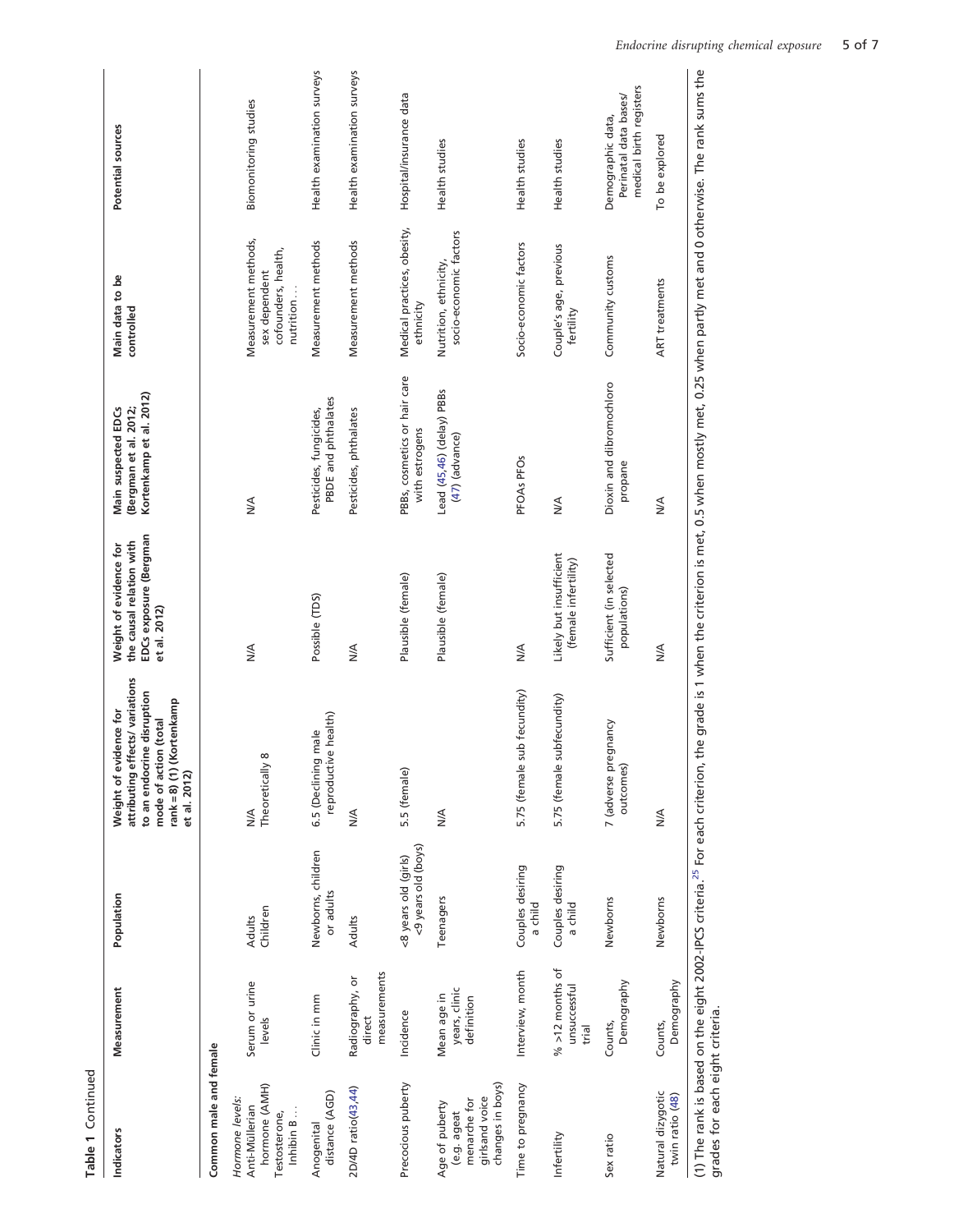<span id="page-5-0"></span>babies and adult men. Hypospadias and cryptorchidism are both associated with reduced  $\widehat{AGD}$  in humans,  $41$  as they are in rats.<sup>35</sup> Other studies show a positive relationship between AGD and sperm count and fertility, as men who are childless have a shorter AGD than men who have fathered children.<sup>[34](#page-6-0)</sup>

The usefulness of AGD measurement in humans, whether at birth, during puberty or in adulthood, remains to be fully explored and population-based reference values are needed.

#### Puberty

The cumulative score for precocious puberty incidence appears relatively high. This pathology is clinically well defined: development of secondary sexual characteristics before 8 years in girls and 9 years in boys. As regards the indicator ''age of puberty'', it is easy to approach in women, using age at menarche. Age of puberty in boys requires clinical examination.

#### Sex ratio

The number of boys divided by the number of girls born, or sex ratio, is a potential indicator with a high score. However if the WoE for biological plausibility is high, the WHO-UNEP report concludes that sufficient evidence for EDC impact is only available for selected populations, and is mainly accidental (e.g. the Seveso accident) or related to occupational exposures.

#### Reproductive hormones

Hormone levels are not documented for the WoE in the WHO-UNEP report, but they are evidently highly relevant. There are potential indicators of great interest in the general population because they could directly reflect endocrine disruption and their levels are quantifiable.

At the population level, assessment of hormone levels in blood would probably be the more appropriate medium. For males, the recommended hormones (and their calculated derivatives) could be testosterone, luteinising hormone (LH), sex-hormone binding globulin-bound (SHBG), INSL3 and probably follicle stimulating hormone (FSH), and Inhibin B. For females, AMH (anti müllerian hormone) is the only hormone that can give an idea of ovarian reserves, since there is no oocyte quality marker. AMH might also be of interest in newborns males and young children. Blood sampling and measurements have to be done under standardized conditions to allow comparisons.

### Conclusion

Not only sentinel health endpoints, but also diseases with high burdens in public health are highlighted as prior indicators in the context of EDC exposure. Our work can serve as a basis to construct, as soon as possible, the first multi-country reproductive monitoring system.

The next steps would consist of making positive choices and validation of indicators. Feasibility issues will be addressed including measurement and collecting methods, existing database exploitation, possible adaptations for existing databases, or de novo data collection. In depth knowledge of the existing databases in the participating countries and multidisciplinary collaborations will be required.

### Acknowledgments

The authors thank all the participants to the Saint Maurice Workshop for their presentations and contributions during and after the meeting: Jacques De Mouzon, Inserm, France; Philippe Tuppin, National general health insurance scheme, France; Jean-Marie Januel, University of Lausanne, Switzerland; Isabelle Grémy, InVS, France; Tony Fletcher, Public Health England, United Kingdom; Egbert te Velde, Erasmus MC, Netherland; Tamas Pandics, NIEH, Hungary; Peter Korytar (DG Environment, European Commission; Irina Zastenskayia, WHO European Centre for Environment and Health, Germany; Remy Slama and Pascal Guénel Inserm, France; Juliane Leger and Jean-Claude Carel, Hospital Robert Debré, France; Dominique Royère, Agency of Biomedicine, France; Jean-Nicolas Ormsby and Sebastien Denys, ANSES, France; Yaho Kudjawu, InVS, France; Michaela Rusnac, Ministry of Health, France; Jennifer Cosson, Ministry of Environment, France. Special thanks to the InVS colleagues who helped in the preparation, execution or reporting of the meeting: Annabel Rigou, Sylvia Medina, Nathalie Velly, Agnès Lefranc, Anne-Catherine Viso, Doriane Fuchs, Karine De Proft, Alexandra Blondeau and François Fao.

### Funding

The Saint-Maurice workshop was organized and funded by The French Institute for Public Health Surveillance (InVS). Hagai Levine is a fellowship recipient from the Environment and Health Fund (EHF), Israel.

Conflicts of interest: None declared.

### Key points

- Whether or not global impairment of reproductive health is currently happening is a crucial issue for public health.
- Only epidemiologic surveillance at a wide scale will enable this question to be answered convincingly.
- Not only fecundity outcomes, but reproductive cancers and disorders are part of the reproductive health.
- If there is a global impairment, we need to know to what extent EDCs might be causally involved and, if not, what other factors should be investigated.
- Monitoring reproductive health is essential for quantifying the disease burden attributable to EDCs and other factors, guiding public health interventions and their assessment in the future.

### References

- 1 Bergman A, Heindel JJ, Jobling S, et al. State of the science of endocrine disrupting chamicals-2012. 1–296. 2012. WHO and UNEP. Ref Type: Report [http://www.who.](http://www.who.int/ceh/publications/endocrine/en/) [int/ceh/publications/endocrine/en/](http://www.who.int/ceh/publications/endocrine/en/)
- 2 Swan SH, Elkin EP, Fenster L. Have sperm densities declined? A reanalysis of global trend data. Environ Health Perspect 1997;105:1228–32.
- 3 Carlsen E, Giwercman A, Keiding N, Skakkebaek NE. Evidence for decreasing quality of semen during past 50 years. BMJ 1992;305:609–13.
- 4 Jorgensen N, Vierula M, Jacobsen R, et al. Recent adverse trends in semen quality and testis cancer incidence among Finnish men. Int J Androl 2011;34:e37–48.
- 5 Mendiola J, Jorgensen N, Minguez-Alarcon L, et al. Sperm counts may have declined in young university students in Southern Spain. Andrology 2013;1:408–13.
- 6 Rolland M, Le Moal J, Wagner V, et al. Decline in semen concentration and morphology in a sample of 26,609 men close to general population between 1989 and 2005 in France. Hum Reprod 2013;28:462–70.
- Axelsson J, Rylander L, Rignell-Hydbom A, Giwercman A. No secular trend over the last decade in sperm counts among Swedish men from the general population. Hum Reprod 2011;26:1012–6.
- 8 Andersen AG, Jensen TK, Carlsen E, et al. High frequency of sub-optimal semen quality in an unselected population of young men. Hum Reprod 2000;15:366–72.
- 9 Jorgensen N, Joensen UN, Jensen TK, et al. Human semen quality in the new millennium: a prospective cross-sectional population-based study of 4867 men. BMJ Open 2012;2(4).pii:e000990.